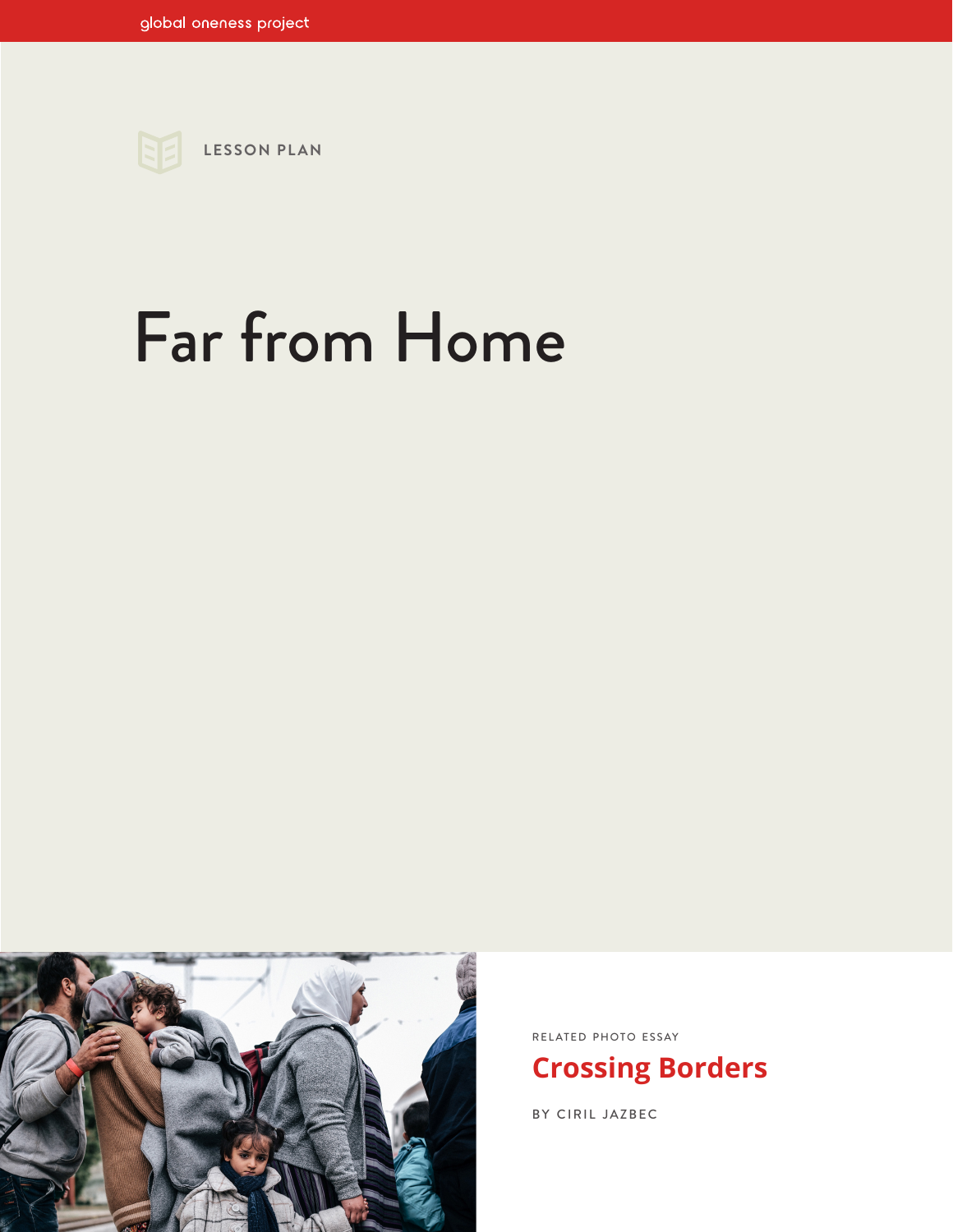

## Key Idea

Civil war in Syria has contributed to an unprecedented global refugee crisis. The response from varying countries has been inconsistent, calling into question how our world community responds to the most basic human needs for safety, shelter, and security.

## Background

According to The Washington Post, roughly 10.5 million people worldwide are being forced to flee their homes due to persecution, war, and other safety issues in their own countries, and children make up a large share— 46% in 2012.\* But in 2015, the refugee crisis hit extreme proportions, with a million refugees and migrants arriving in the European Union that year alone.

Refugees and migrants are fleeing conflicts in numerous Middle Eastern and African countries, yet it's the civil war in Syria, as well as the ongoing conflicts and instability in Iraq, that are causing the world's current crisis. Without Syrians, the number of refugees would match previous years.\*\*

Individuals and families are traveling across land and sea hoping to reach Northern Europe, but it has been those trying to cross the Mediterranean who have received the most international attention from the media. News channels highlight the increase of tiny boats overladen with desperate passengers and images of children washing ashore. The number of deaths at sea (over 3,329 in 2015\*\*\* and 244 in the first month of 2016\*\*\*\*) has demanded the world's attention to this humanitarian crisis.

In September 2015, photographer Ciril Jazbec documented the flow of migrants moving from Serbia into Croatia. While he was there, Hungary closed its borders and migrants were forced to travel across Croatia into his home country of Slovenia in order to proceed to various destinations in Northern Europe. Jazbec's documentation is captured in the photo essay, "Crossing Borders," which reflects the intensity, hardship, and the sheer enormity of this displaced population. It shows individuals and families who have fled the devastations of war and hope for a better future.

Class: 60 minutes

#### SUBJECT AREAS

#### HIGH SCHOOL

- English Language Arts
- Geography
- History
- Modern World Studies
- Psychology
- Sociology

#### COLLEGE

- English
- Geography
- History
- Psychology
- Sociology

#### THEMES

- Bearing witness
- Connection to home
- Cultural displacement

#### MATERIALS

- World map
- Access to the photo essay online (or printed copies of it)

#### **PREPARATION**

• (Optional) Make copies of the photo essay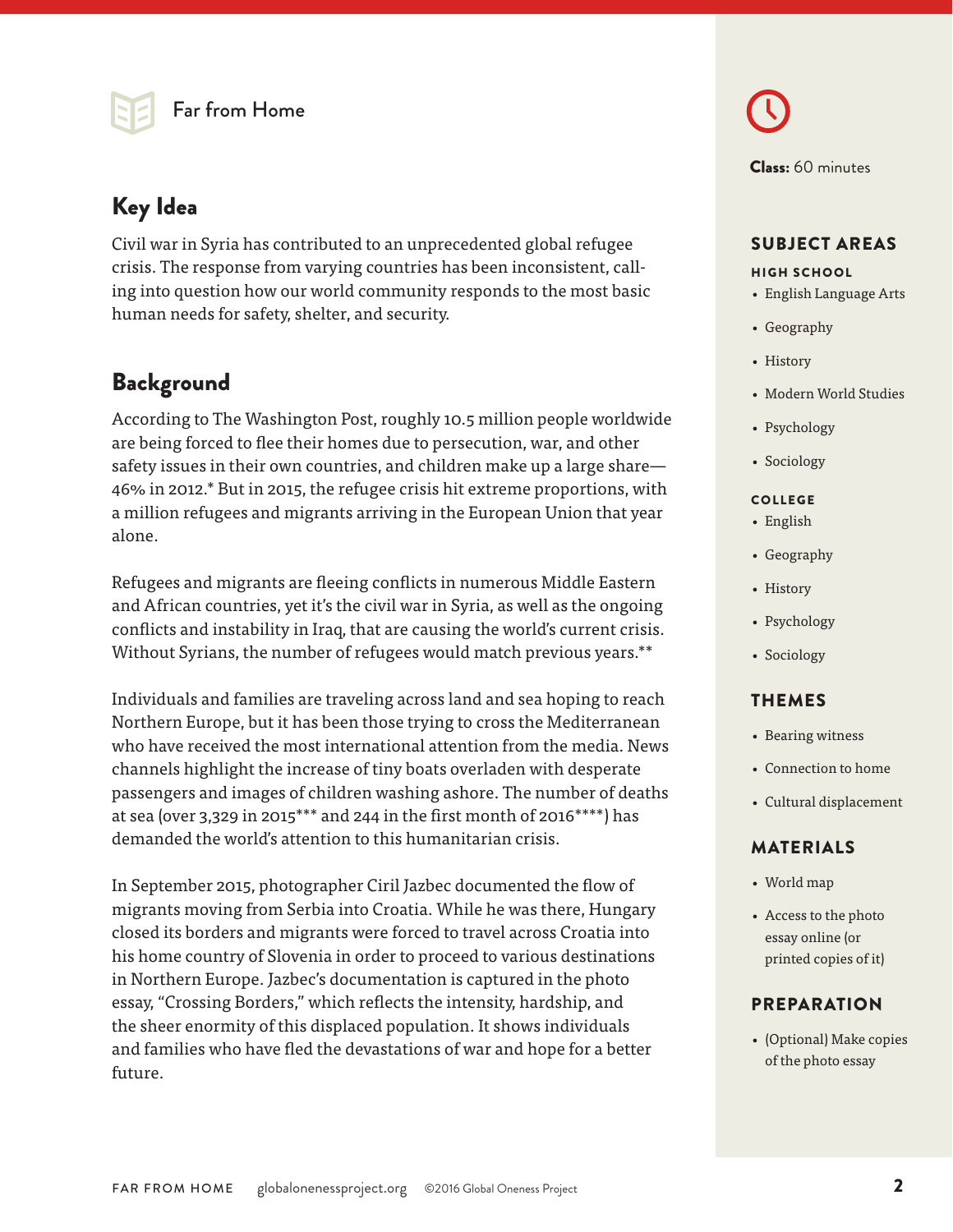

#### Far from Home

\* Janell Ross, ["The politics of the Syrian refugee crisis, explained."](https://www.washingtonpost.com/news/the-fix/wp/2015/09/11/the-politics-of-the-syrian-refugee-crisis-explained/) *The Washington Post*, September 11, 2015.

\*\* Liz Sly, "[8 reasons Europe's refugee crisis is happening now.](https://www.washingtonpost.com/news/worldviews/wp/2015/09/18/8-reasons-why-europes-refugee-crisis-is-happening-now/)" *The Washington Post*, September 18, 2015.

\*\*\* "[Mediterranean Update – Migrant Deaths Rise to 3,329 in 2015."](https://www.iom.int/news/mediterranean-update-migrant-deaths-rise-3329-2015) International Organization for Migration, October 30, 2015.

\*\*\*\*"[Migrant Arrivals in Europe in 2016 top 55,000, Over 200 deaths.](http://www.iom.int/news/migrant-arrivals-europe-2016-top-55000-over-200-deaths)" International Organization for Migration, January, 29, 2016.

## Connections to National Standards

Common Core English Language Arts. SL.9-10.1 and SL.11-12.1. Initiate and participate effectively in a range of collaborative discussions (one-onone, in groups, and teacher-led) with diverse partners on grades 9-10 [or 11-12] topics, texts, and issues, building on others' ideas and expressing their own clearly and persuasively.

Common Core English Language Arts. SL.11-12.1.c. Propel conversations by posing and responding to questions that probe reasoning and evidence; ensure a hearing for a full range of positions on a topic or issue; clarify, verify, or challenge ideas and conclusions; and promote divergent and creative perspectives.

Common Core English Language Arts. W.9-10.3 and W.11-12.3. Write narratives to develop real or imagined experiences or events using effective technique, well-chosen details, and well-structured event sequences.

College, Career, and Civic Life (C3) Framework for Social Studies State Standards. D2.Geo.2.9-12. Use maps, satellite images, photographs, and other representations to explain relationships between the locations of places and regions and their political, cultural, and economic dynamics.

College, Career, and Civic Life (C3) Framework for Social Studies State Standards. D2.Geo.6.9-12. Evaluate the impact of human settlement activities on the environmental and cultural characteristics of specific places and regions.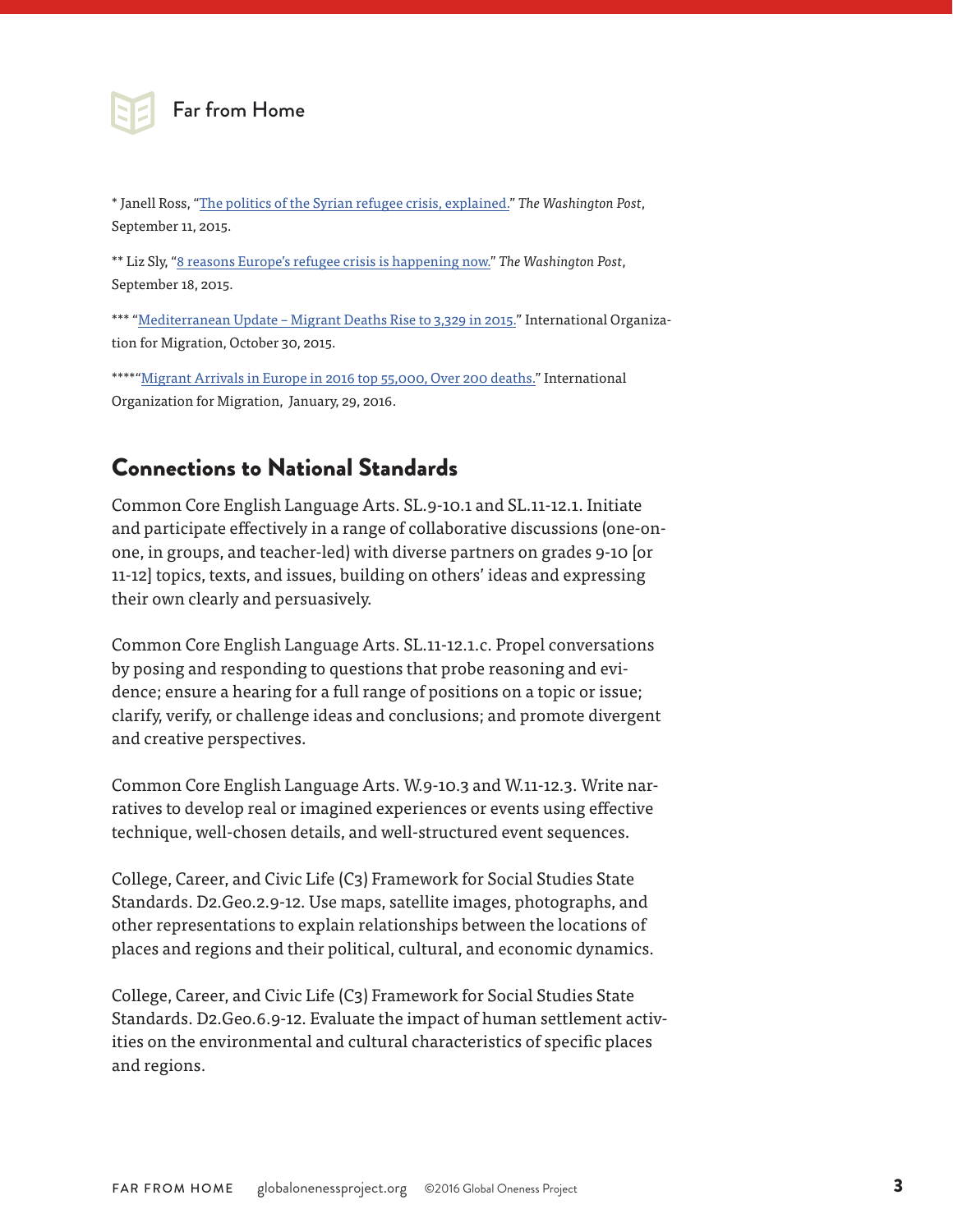### Lesson

#### SETTING THE STAGE

The United States is considered to be a country that has, historically, welcomed refugees. Between 1975 and 2007, the U.S. took in approximately 2.5 million refugees.\* Compare that number to the more than one million migrants and refugees who sought entry into Europe *in 2015 alone*.

Ask students if they know the difference between a refugee and a migrant. Explain that a migrant is an individual who chooses to leave his or her home country for any number of reasons, such as for a job or other opportunities. A refugee is someone who is fleeing armed conflict—like the civil war in Syria—or persecution, such as the Jewish people who fled Germany during the Holocaust.

Ask students if they have heard about the migrant/refugee crisis. If so, what stories have they come across in the media? Explain that refugees usually travel light and take one bag with them as they flee their homes. Ask students: if you had to pack one bag with 5 items, what would you bring? Why?

\*Audrey Singer and Jill H. Wilson, ["Refugee Resettlement in Metropolitan Areas."](http://www.migrationpolicy.org/article/refugee-resettlement-metropolitan-america/) Migration Policy Institute, March 1, 2007.

#### ENGAGING WITH THE STORY

IIntroduce the story by telling students that they will view a photo essay that captures refugees and migrants as they cross the borders of Serbia-Croatia and Croatia-Slovenia. The photo essay is documented from a Slovenian photographer's point of view.

Explain that a majority of refugees and migrants are coming from Syria, Afghanistan, Iraq, and other countries in the Middle East. They are hoping to find a safe way to travel to Northern Europe. Show students a map of the Middle East and Europe, identifying the proximity of Syria and Croatia. Explain to students that the number of refugees leaving the Middle East is higher than it's ever been, primarily due to the civil war in Syria and ongoing conflicts in Iraq and Afghanistan.

Ask students to think about the impact of these photographs. Which specific photographs, do they think, are the most effective at connecting the viewer to the refugee experience? Why?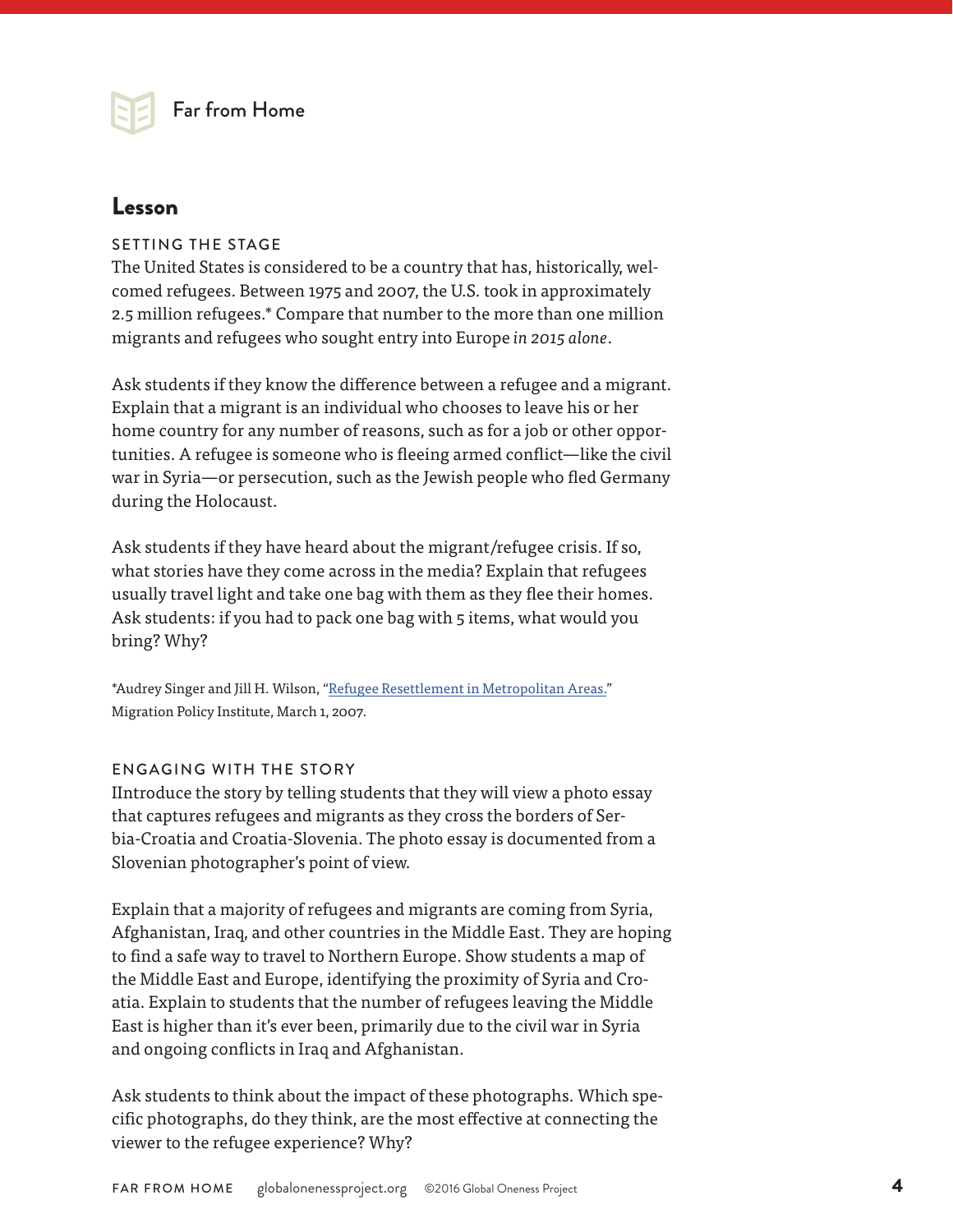

## Delving Deeper

After viewing the photo essay, lead a discussion with such questions as:

- What activities and/or actions take place in the refugee camps, as depicted in this photo essay?
- Describe the environment in the photographs. How do the environmental conditions appear for the refugees in the photos? How are they described in the captions?
- Photographer Ciril Jazbec writes, "It's difficult to understand the refugee crisis from the safety of one's home—the images seem so foreign and distant." The refugee crisis can be a difficult situation to understand, especially if you live on the other side of the world. Do you think this photo essay aids in illuminating the reality of the situation? If so, how?
- Photographer Ciril Jazbec says, "One night I was travelling with a group of about 3,000–4,000 migrants, a great deal of whom were whole families. They were tired and trying to cope with the cold. In such moments, it's hard to come up with words." Select a photograph that includes a family and describe what you see. What qualities might a photograph communicate to a viewer that a written piece may not convey?
- If you were to use one word or phrase to summarize the feelings of the refugees/migrants, as depicted in this essay, what would it be? Why?
- Which photo had the biggest impact on you as a viewer? Why?

## Reflecting and Projecting

Give students one of the following reflective writing prompts to demonstrate their understanding of the story. (Note for teachers: Just as quotes from a book or text are used to prove an analytical thought, students use the photo essay to justify their reasoning.)

1. Photographer Ciril Jazbec writes, "I can't imagine what it must be like to pack your life in a suitcase or backpack and leave on such a long and arduous journey." Review the following article, ["What's In My Bag."](https://medium.com/uprooted/what-s-in-my-bag-758d435f6e62#.3i9dfhyrx) It describes items found in the bags of refugees crossing the Aegean